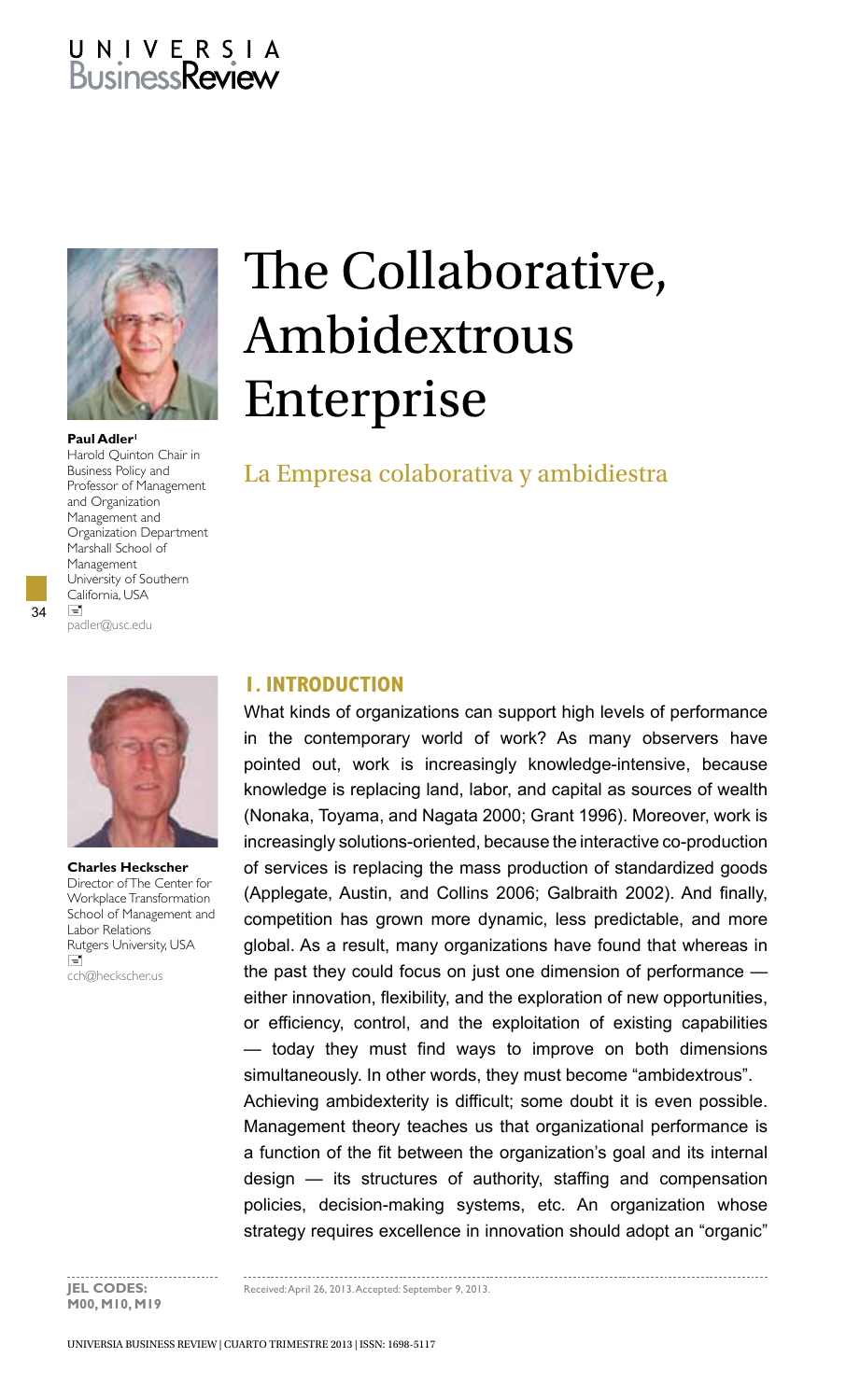

#### **executive summary**

This article aims to advance our understanding of the organizational prerequisites of ambidexterity. Ambidexterity is the ability simultaneously to exploit existing capabilities and to explore new opportunities. Prior research suggests that ambidexterity requires a strong bond of trust among the relevant actors. However, trust can also stifle innovation. We resolve this contradiction by developing a typology of trust, differentiating the traditionalistic (clan) type from the charismatic, contractual, and collaborative types, and we show how this last, collaborative type supports ambidexterity by its distinctive values (based on contribution to a shared purpose), norms (based on interdependent process management), and congruent authority and economic systems. We illustrate our argument with a case study of Kaiser Permanente, a large health system in the USA.

#### **RESUMEN del artículo**

Este artículo persigue avanzar nuestra comprensión sobre los prerrequisitos organizativos de la ambidestreza. La ambidestreza es la habilidad de explotar las capacidades existentes y explorar nuevas oportunidades de manera simultánea. Investigaciones previas sugieren que la ambidestreza requiere de una fuerte dosis de confianza entre los actores relevantes. Sin embargo, la confianza también puede axfixiar la innovación. Nosotros resolvemos esta contradicción desarrollando una tipología de confianza que soporta la ambidestreza por medio de sus valores distintivos (basados en la contribución a un propósito compartido), normas (basadas en la gestión de procesos interdependientes), y una autoridad y sistemas económicos congruentes. Ilustramos nuestros argumentos con un caso de estudio de Kaiser Permanente, una gran empresa del sistema de salud de EE.UU.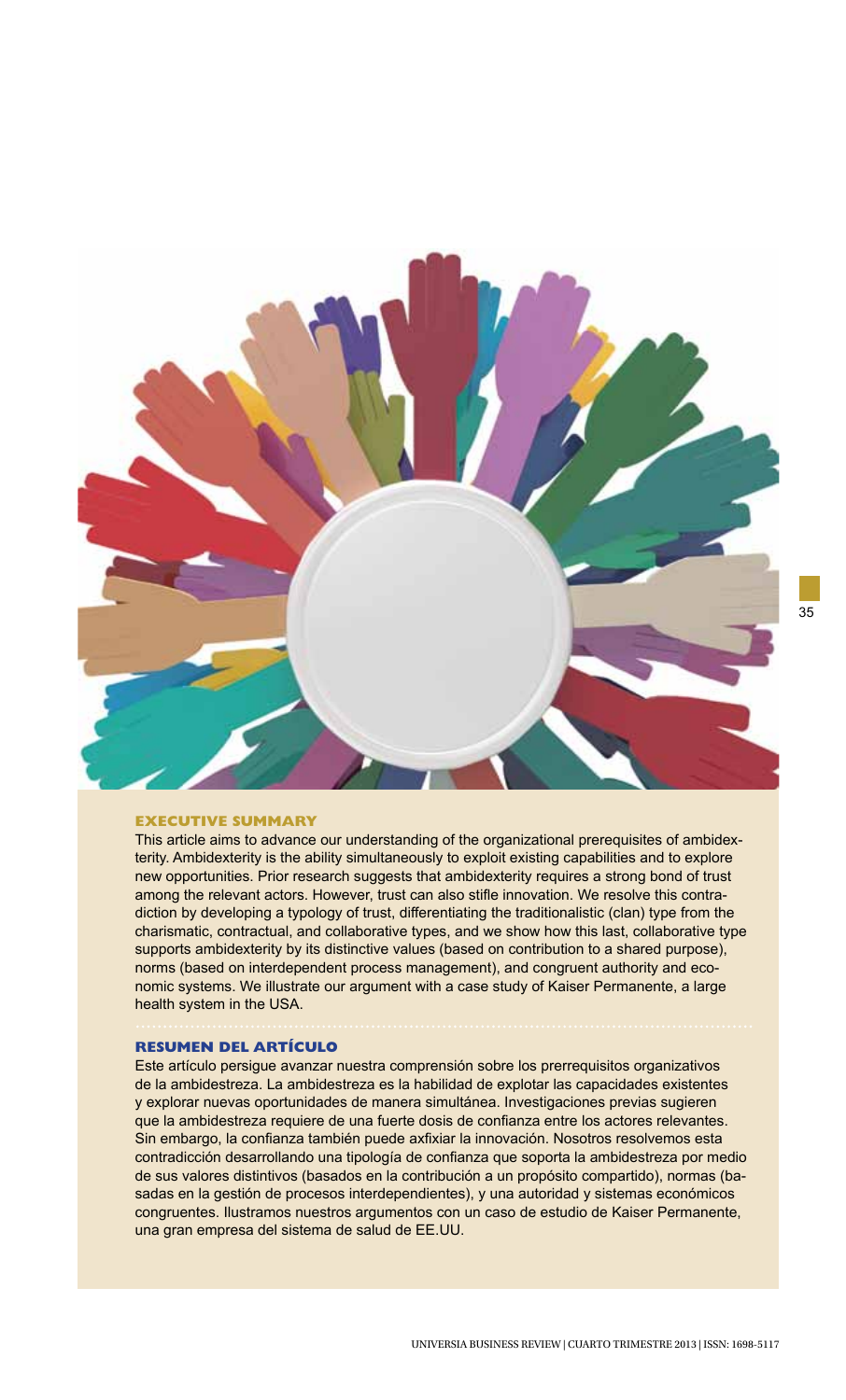organizational form, whereas an organization aiming for excellence in efficiency should adopt a more "mechanistic" form (Burns & Stalker, 1961). Many management theorists have therefore argued that if an organization attempts to compete on two dimensions at once, it can achieve at best only mediocre levels of performance on either dimension.

Many organizations under performance pressure have sought ways of organizing that mitigate this trade-off. Early efforts in this direction took the form of partitioning the organization into functionally differentiated subunits: R&D units focused on innovation and adopted an organic form, and operations units focused on efficiency

*Ambidexterity depends on building a specific type of trust, one that is open and flexible. We call this this type of trust "collaborative" (Heckscher & Adler, 2006). Collaborative trust is based on institutionalized dialogue and shared purpose*

36

and adopted a mechanistic form. More recently, some firms have sought to develop ambidexterity by partitioning business units into business-line subunits, each with its full complement of dedicated functions — one subunit pursues innovation goals and is more organic, and the other pursues efficiency goals and is more mechanistic. And some organizations aim to develop ambidexterity more widely within the organization: they create functional subunits within which organic and mechanistic features are combined, and where, as a result, R&D units become more efficient in their innovation work, while operations units become more innovative in their efficiency-oriented work.

However, any of these forms of ambidexterity can only succeed if the efforts of the differentiated subunits or roles are effectively integrated. If the people in differentiated subunits and roles focus only on their own parochial goals, if they hold each other at arm's length and respond defensively

to their partners' needs, if they do not trust each other, then the organization's performance will indeed be mediocre in both performance dimensions.

**Trust** is therefore a critical ingredient to successful ambidexterity. But not all trust is helpful in this context: some high-trust organizations are inwardly focused and resistant to change — creating a context hardly conducive to ambidextrous innovation. Ambidexterity depends on building **a specific type of trust**, one that is open and flexible. We call this this type of trust "collaborative" (Heckscher & Adler, 2006). Collaborative trust is based on institutionalized dialogue and shared purpose. It differs from the three, more familiar forms of trust: the *traditionalistic clan* type based on status, loyalty, and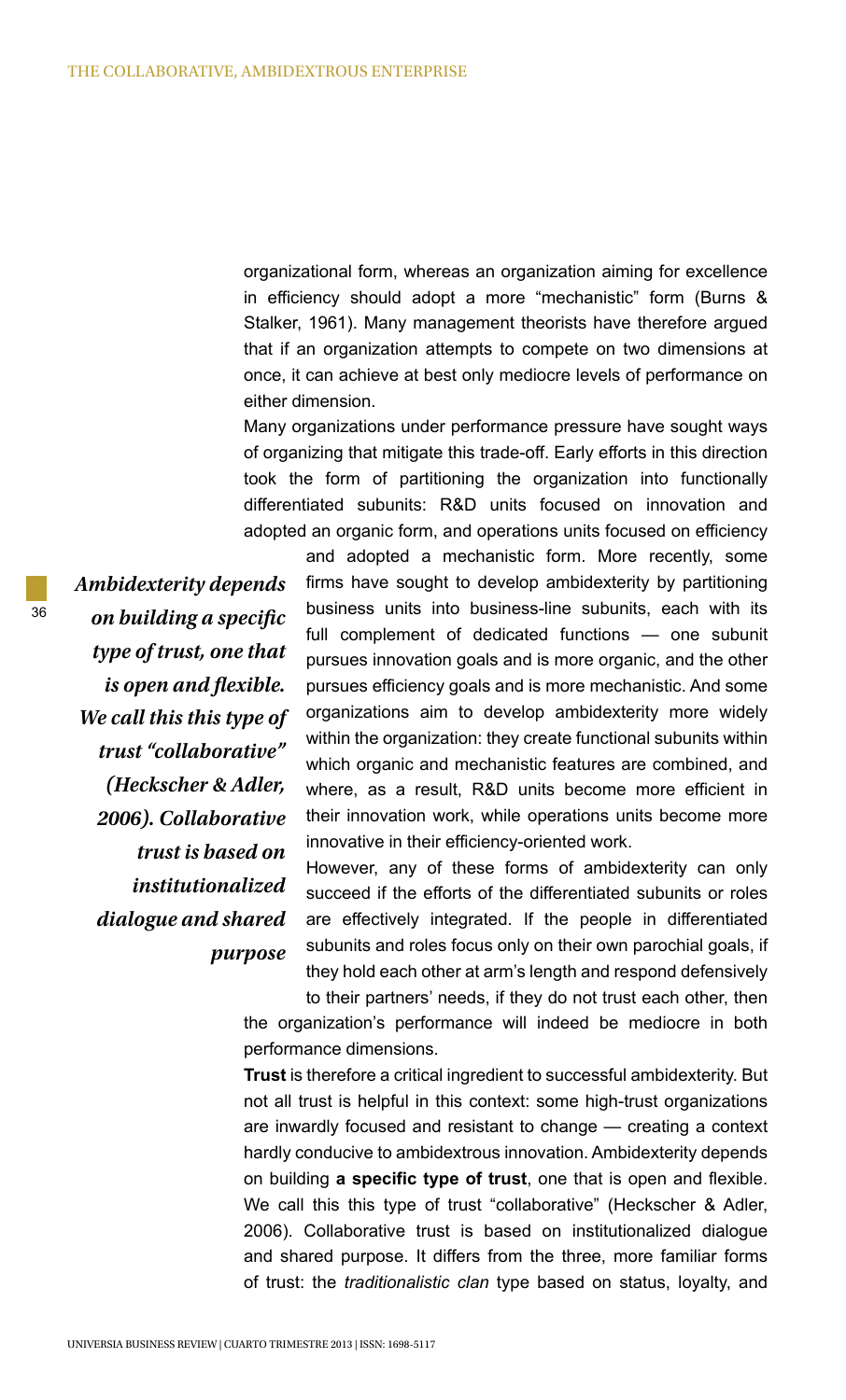deference; the *charismatic* type based on an shared emotional bond to a transcendent idea and an exemplary leader; and the *contractual* type, both of whose variants (bureaucracy and market) are based on individual autonomy, financial incentives, and administrative authority. (This typology of trust and the corresponding organizational models builds on sociological theories of Weber (1978) and his typology of social action.)

It is important to discriminate among these types of trust because each supports a different type of strategic goal, as shown in **Exhibit 1**. Here we differentiate strategic goals depending on the importance they give to exploitation (extending existing capabilities via incremental innovation for greater efficiency and control) and/ or exploration (radical innovation for the creation of new capabilities and greater flexibility).

#### **Key Words**

Collaborative model, ambidexterity, trust, case study

**Palabras Clave** Modelo colaborativo, ambidestreza, confianza, caso ilustrativo

37

## Exhibit 1. **Different types of trust support different strategic goals**



*Traditionalistic* trust helps businesses whose goal is stability but handicaps those pursuing either efficiency or innovation. *Charismatic* trust facilitates intermittent radical innovation but impedes efficiency. *Contractual* trust encourages a commitment to performance relative to contractually specified rules and/or output goals: such trust can provide either efficiency/control (via a focus on rules in the bureaucratic variant) or innovation/flexibility (via a focus on outputs characteristic of the market variant), but not both at once. To achieve simultaneous improvements in both innovation and efficiency, organizations need a *collaborative* type of trust in which commitment is to contributing to fulfilling the organization's purposes and to developing the best working procedures to that end.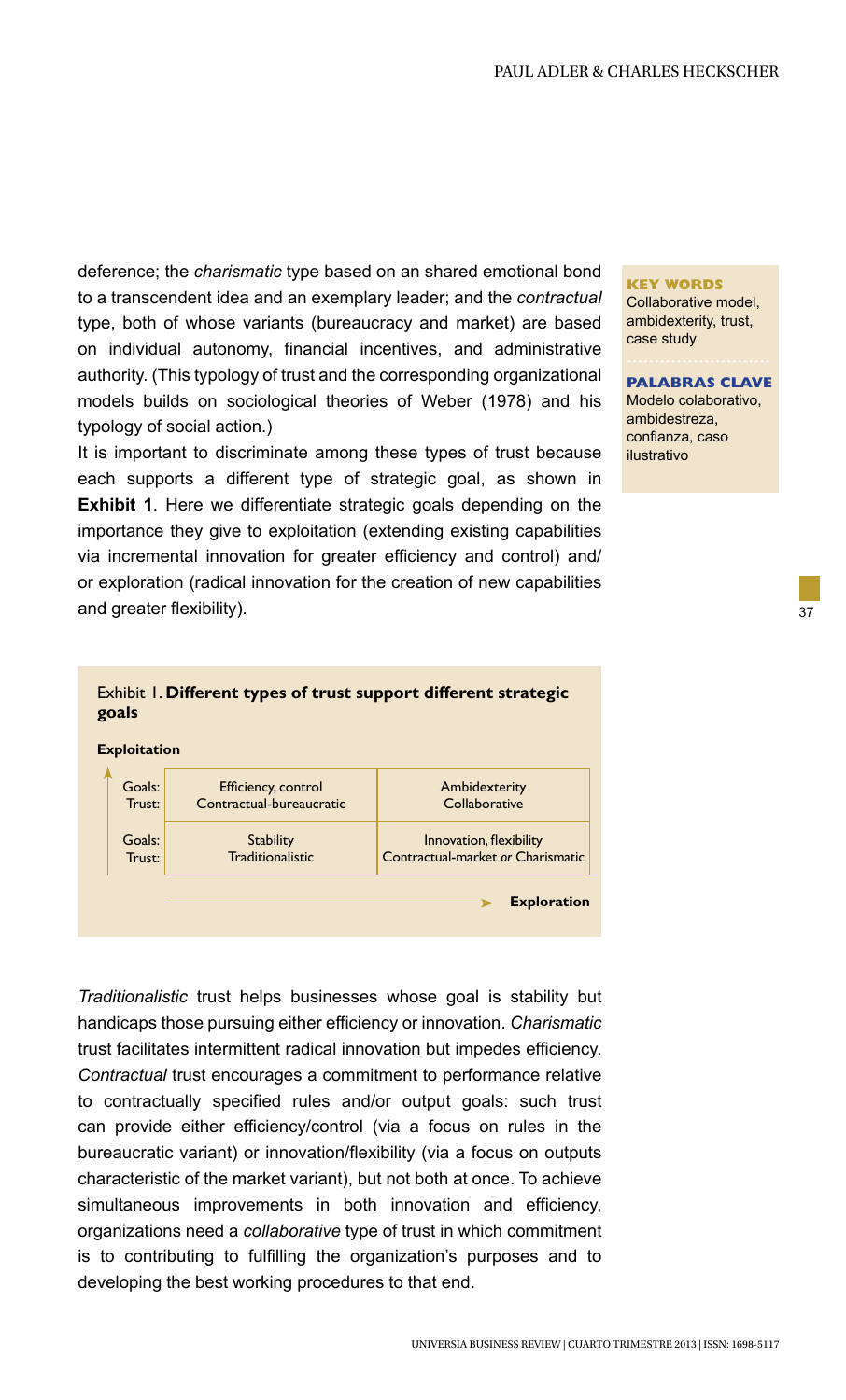## **2. A NEW MODEL OF ORGANIZATION — COLLABORATION**

How then can an organization create and sustain the collaborative type of trust? The extent and type of trust in an organization are a function of organization's characteristics in four dimensions. The two most obviously relevant are the organization's shared *values* and its *norms*; but no less important are the organization's *authority* and *economic* structures. (Here, we are adapting Parsons' (1971) classic AGIL framework). Using this four-dimensional framework, we can contrast the collaborative model of organization with other, betterknown models by synthesizing the results of a considerable body of management research and the lessons of many organizations' organization design efforts.

**Values.** In the values dimension, the key feature of the collaborative model is a commitment to values that privilege contribution to the organization's shared purpose. As suggested above, this marks a strong contrast with the traditionalistic clan model, which places primary value on loyalty to the group; it contrasts with the charismatic model, which values the emotional bond to leaders and to the transcendent values they represent; it contrasts with markets, which value autonomy and pecuniary gain; and it contrasts with bureaucracy, which values conformance and control. These last two contrasts are particularly important: the collaborative model accords its highest praise not to people who "meet their numbers" but to those who are able to look beyond their specific roles and who do whatever is needed to advance the common purpose. We call this orientation the *ethic of contribution*. Moreover, to sustain collaborative trust, this shared purpose must be rationally established — open to pubic debate and subject to regular review through participative and dialogical strategy processes. This differentiates collaborative values from those characteristic of the contractual model, where the organization's purposes are dictated from above or by the market; from the traditionalistic model, where purposes are taken for granted; and from the charismatic model, where the commitment to purposes is emotionally rather than rationally grounded.

**Norms.** For any model to function effectively as a social system, its shared values (whatever they may be) must be buttressed by corresponding norms — that is, by behavioral expectations that guide working relations among people playing differentiated roles. Collaborative norms are distinctive in creating what we call *interdependent process management*, exemplified in processes

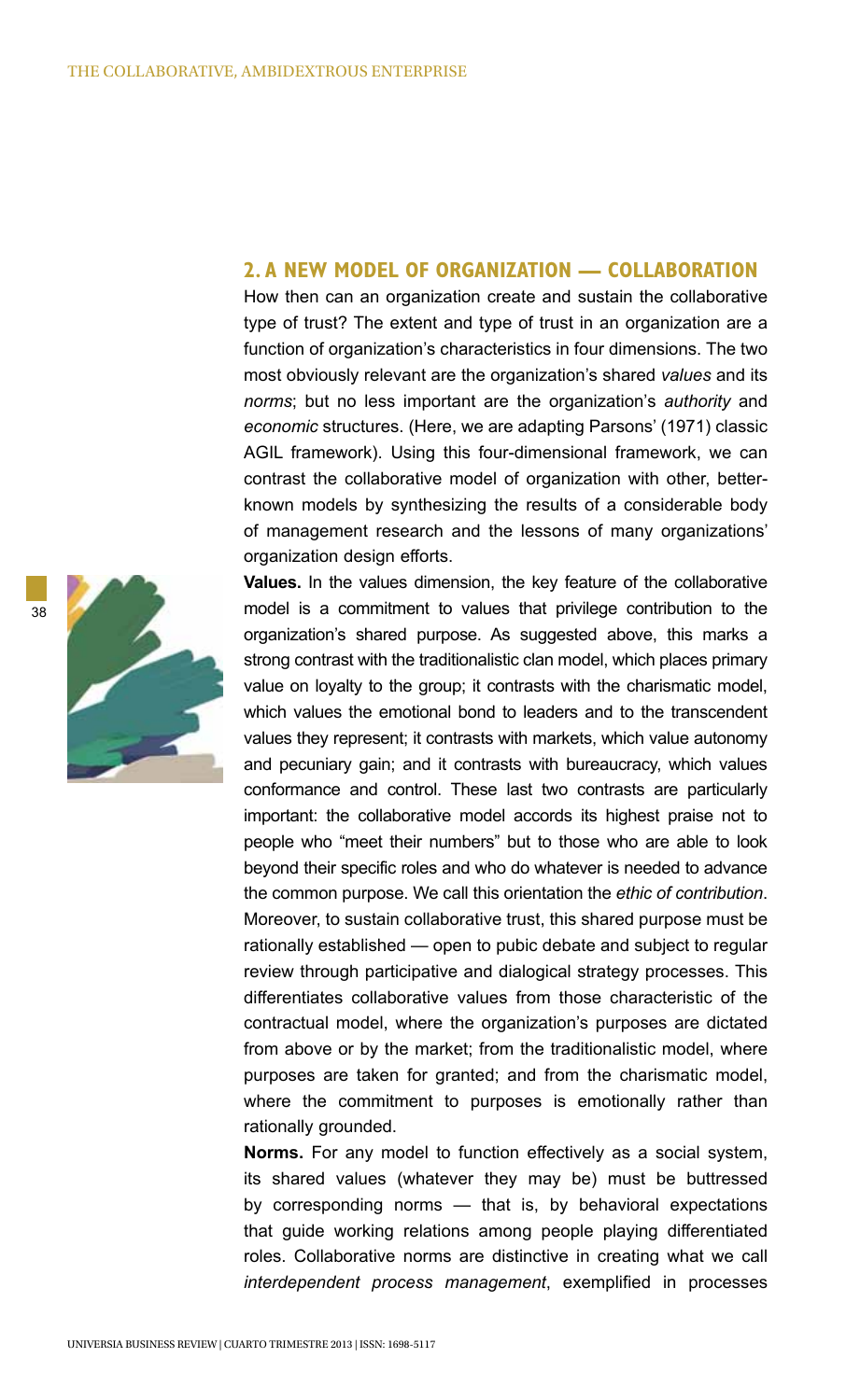such kaizen, process mapping, brainstorming, participatory meeting management, and multi-stakeholder decision-making. These norms enable people in differentiated roles and subunits to manage their interdependencies through direct dialogue; such dialogue is supported by formal procedures; and all these people, whatever their hierarchical level or affiliation, have a genuine voice in designing and refining these procedures.

Interdependent process management buttresses with more formalized norms the "informal organization", which has long functioned as a kind of hidden complement to formal bureaucratic mechanisms. Like bureaucracy, interdependent process management has standards, procedures, specialized roles, and authority ranks; but in the collaborative model these are used in the service of the shared purpose rather than as means of top-down control. In contrast to any of the other models, the collaborative model is in this way able to mobilize sizeable cross-functional and cross-unit teams towards the organization's goals, and people can move more fluidly between such teams. (Ainamo 2007; Heckscher 2007).

**Authority.** Ambidexterity requires that contributors attend simultaneously to exploration and exploitation goals. When organizations attempt to orchestrate such efforts by relying on the familiar bureaucratic hierarchy of authority, the result is typically an overemphasis on just one of these goals. Sustained ambidexterity in any larger-scale organization therefore requires a distinctive authority structure — the matrix, with multiple accountabilities (Galbraith, 1994).

Matrixed authority is difficult to sustain, and many organizations that have tried it have given up in frustration. However, the key reason for failure is not that the matrix violates some law of nature — its failures have been due to a deficit of collaborative trust. Competitive demands for ambidexterity increase the payoff to firms who have mastered this challenge. Indeed, among successful organizations, there has been an evolution over recent decades towards expanding the number of dimensions in the matrix (Heckscher, 2007; Galbraith, 2008; Strikwerda and Stoelhorst, 2009).

To sustain the trust required for effective matrix structures and ambidexterity, the collaborative model relies on an authority structure that is both participative and centralized. Exploratory innovation often results from a highly decentralized structure in which people have room to experiment without prior approval from above; but if the organization as a whole is going to benefit from these exploration 39

UNIVERSIA BUSINESS REVIEW | CUARTO trimestre 2013 | ISSN: 1698-5117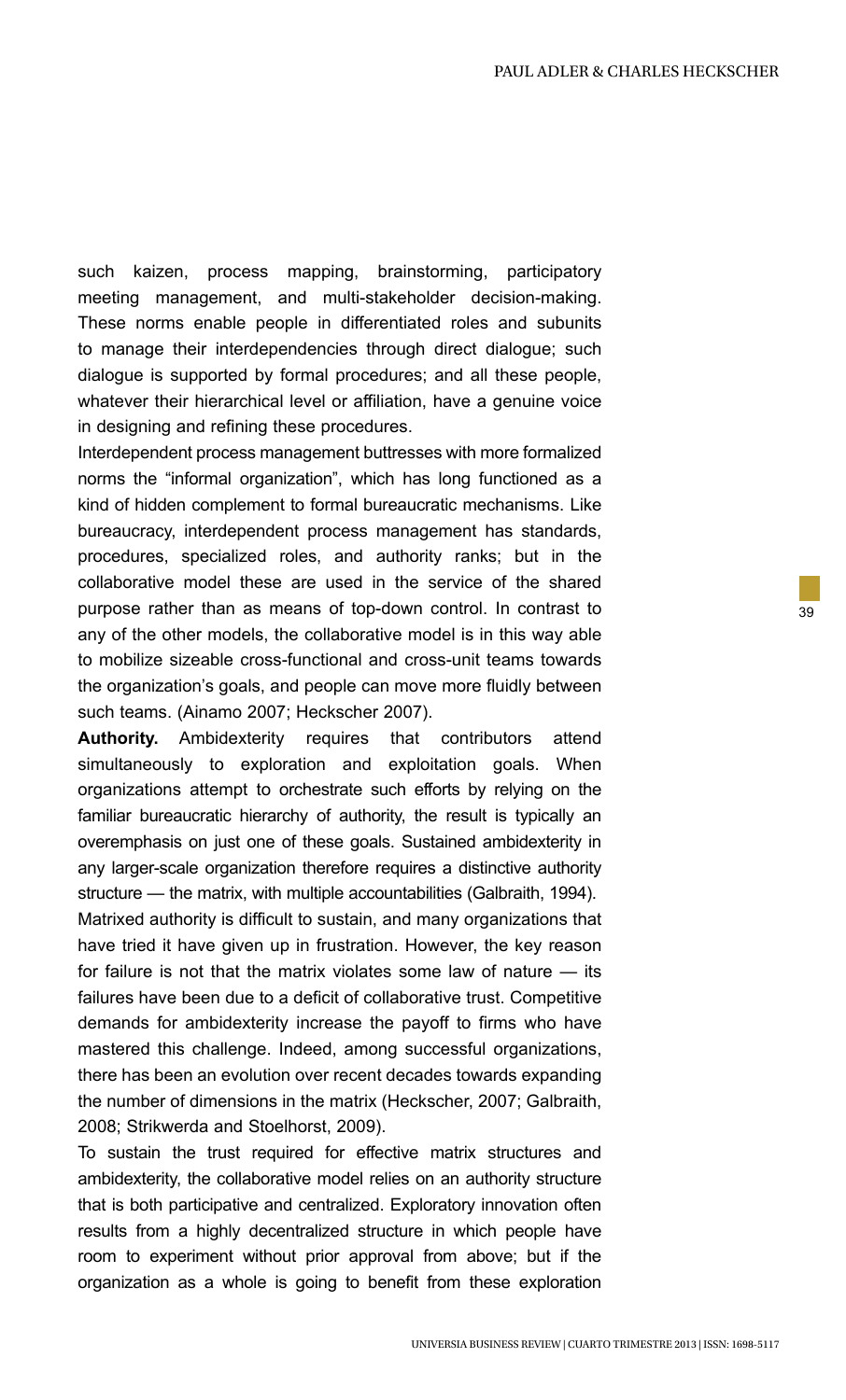efforts, some centralization is needed to ensure their strategic guidance and systematic exploitation. This tension can only be managed if centralization takes a highly participative form. Participative centralization may appear paradoxical if we assume that centralization and participation are polar opposites; but they are not. A collaborative enterprise coordinates activity across the whole organization – in that sense, it is *centralized*; but it achieves this result *participatively*, by involving those whose work is affected by the decisions.

The resulting emphasis on *interdependence* contrasts with the market and bureaucratic models' emphasis on *dependence* and *independence*. In a bureaucracy, each job has its own autonomous sphere of action, and higher levels establish the boundaries of autonomy for lower levels. When excessive centralization causes communications slowdowns and rigidity, many organizations respond by turning to the market model and creating independent business units. But this rarely solves the problem: it exacerbates the difficulty of achieving coordination and trust across the units. Many large corporations therefore go through cycles of centralization and decentralization in search of an elusive balance. A collaborative enterprise, by contrast, treats its components as interdependent: all its members must consider how their actions affect others who are engaged with them in pursuing the shared purpose.

Participative centralization thus contrasts with the decentralized structure of authority of the contractual-market model, which supports exploration but not exploitation. It also contrasts with the low-participation, highcentralization structure of the contractual-bureaucratic model, which support exploitation but not exploration. It contrasts with the low participation and low centralization of the traditionalistic model, which is characterized by "fiefdoms" of semi-independent, autocratic power. And it contrasts with the charismatic model, which is characterized by a low degree of functional specialization and a simple hierarchy centered on a leader from whom innovation flows. Each of these falls short in structuring the combination of creative exploration and disciplined exploitation that constitutes ambidexterity.

**Economics.** The economic dimension in organizations has two aspects: capabilities and incentives. As concerns capabilities, the collaborative model requires a "T-shaped" set of technical skills — deep knowledge in one's own specialty combined with some knowledge of related technical specialties — and the corresponding process and social skills to enable effective teamwork. Such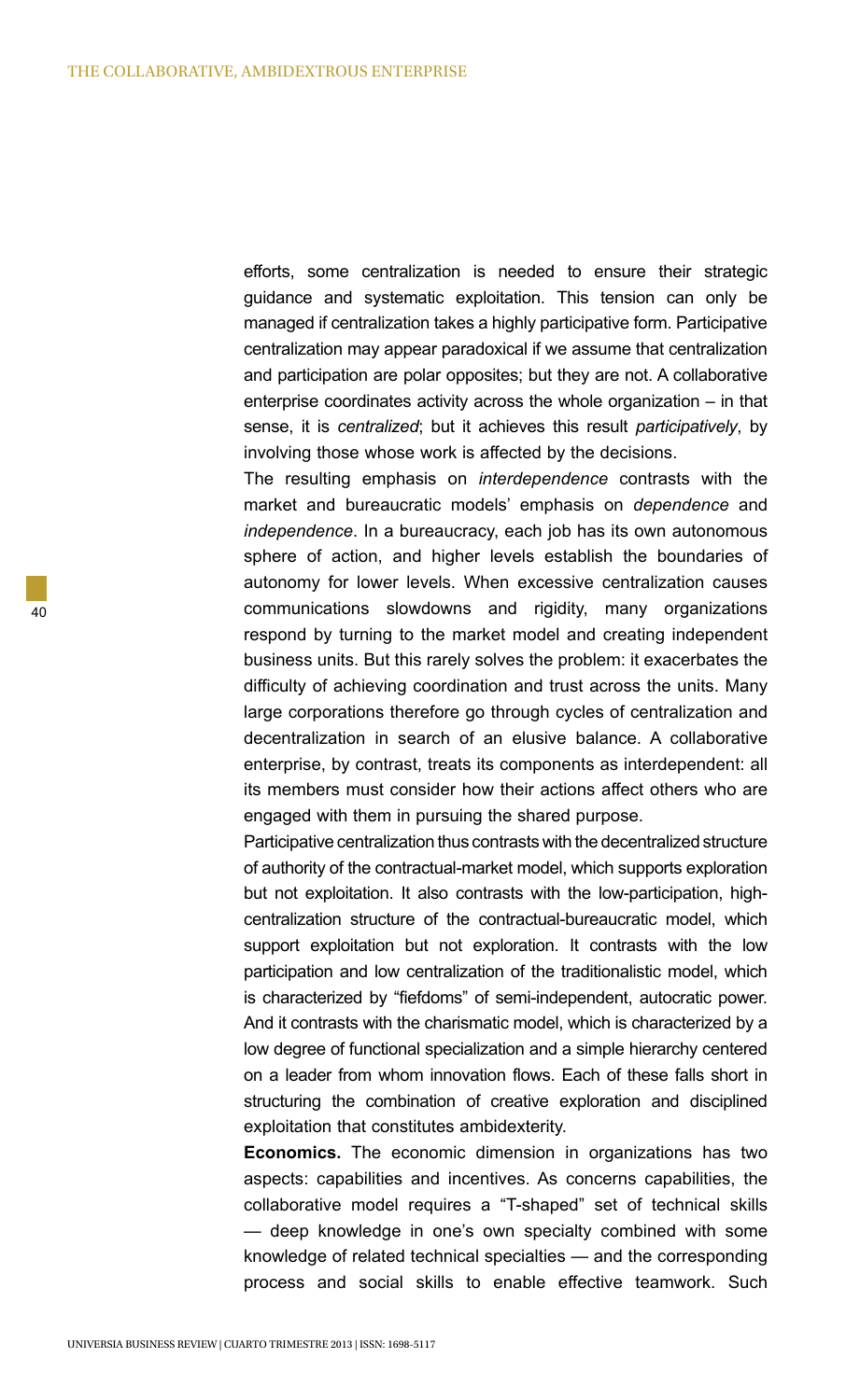T-shaped skill sets afford the common ground critical in cross-unit collaboration and learning. The capabilities required in the other models are more narrowly specialized.

As concerns incentives, the collaborative model requires incentives that reflect the basic value-orientation of contribution to the organization's purpose. Here, rewards are based on a mix of personal performance, team performance, and the entire organization's progress towards its purpose. Insofar as the collaborative model differentiates rewards by individuals, the key criterion is the individual's contribution to that purpose. Because formal supervisors cannot be aware of the entire range of activities of their subordinates when these latter are engaged on multiple projects and contributing on cross-cutting dimensions, collaborative organizations rely on multisource ("360 degree") assessments. In both the criteria and process, the other organizational models have very different reward systems: the traditionalistic model relies on status; the charismatic model, on the leader's approval; the bureaucratic model, on procedural conformance; and the market model, on market outcomes. **Inter-organizational relations.** So far, our discussion has focused *within* the organization; but ambidexterity often also requires a collaborative approach to relations *between* organizations, whether these relations take the form of supply chains, associations, alliances, or regional clusters. Such relations often rely on traditionalistic ties based on loyalty, on charismatic ties based on personal appeal, on contractualmarket ties based on instrumental self-interest, or on contractualbureaucratic ties based on complex contracts: but they can also be based on collaborative ties grounded in shared commitment to common purposes. Even though collaborative ties are often undermined by inter-firm competition, it is this collaborative type that offers the greatest potential for inter-firm networks aiming for ambidextrous excellence in both exploration and exploitation (Hagel et al. 2010; Miles et al. 2009).

## **3. THE COLLABORATIVE MODEL COMBINES MECHANISTIC AND ORGANIC FORMS**

To return to the point made in the introduction, ambidexterity requires that firms somehow combine organic and mechanistic forms of organization. Building on the preceding section, **Exhibit 2** describes how firms can achieve this synthesis in a way that avoids compromising performance on either exploration or exploitation dimensions of performance.



41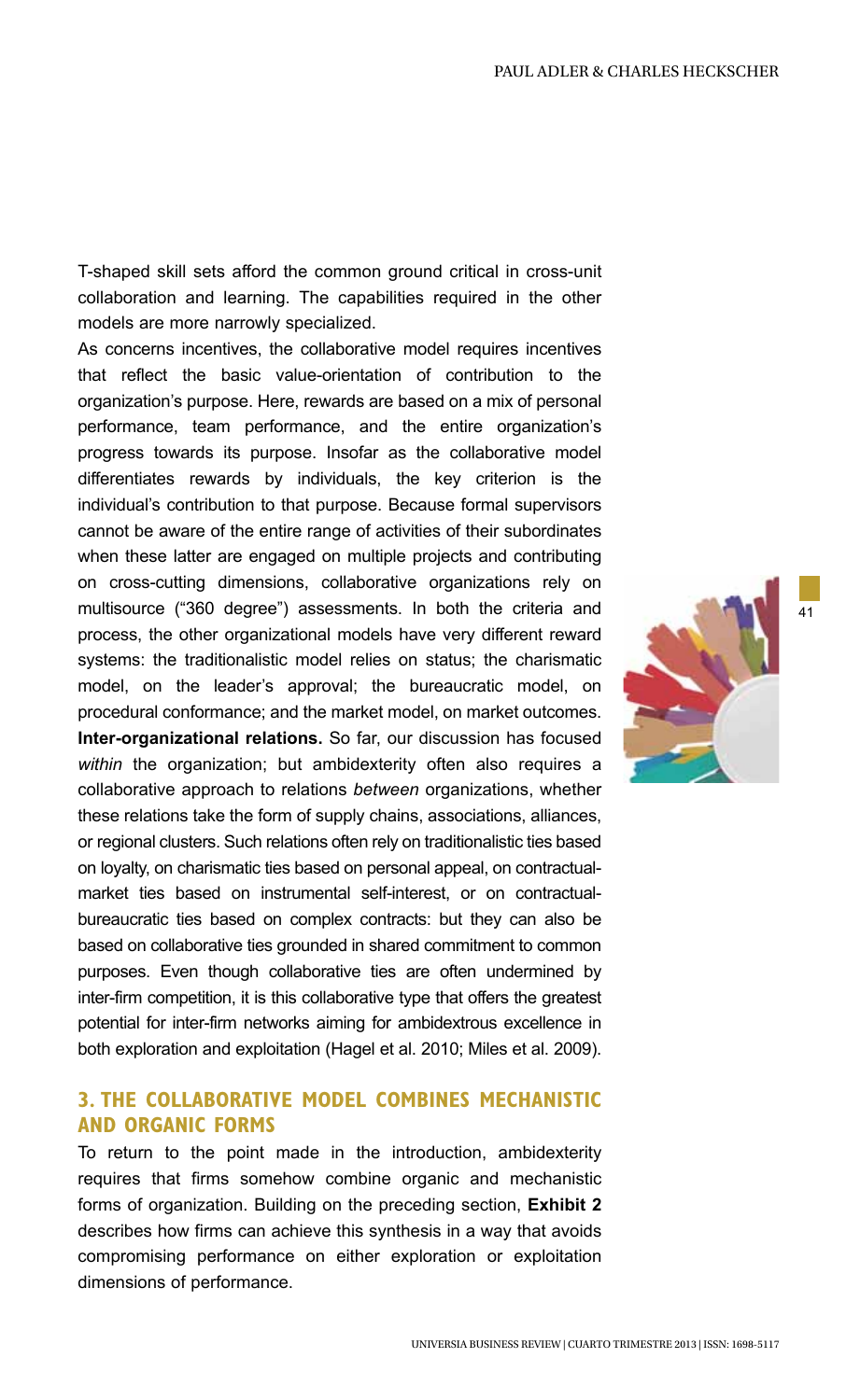| <b>MECHANISTIC</b>            | <b>COLLABORATIVE</b>                                                                                                                                                                                                         | <b>ORGANIC</b>                |
|-------------------------------|------------------------------------------------------------------------------------------------------------------------------------------------------------------------------------------------------------------------------|-------------------------------|
| Rigid<br>departmentalization  | Employees have their own specialized tasks, but they<br>focus on contributing to the common task and often<br>go beyond their formal job descriptions                                                                        | Cross-functional teams        |
| Narrow spans<br>of control    | There is a clear structure of authority and<br>accountability, but is often multidimensional (matrixed)                                                                                                                      | Little direct supervision     |
| High formalization            | Processes are formalized, but (a) they are also adjusted<br>through teamwork and dialogue, and (b) they are<br>constantly refined with the involvement of those doing<br>them                                                | Minimal formal rules          |
| Clear chain<br>of command     | Communication is organized according to purposes<br>and projects, and who can best contribute to them;<br>thus it often cuts across the formal chain of command,<br>but is highly organized                                  | Open communication<br>network |
| Centralization                | Centralized but participative: there is much local<br>initiative and responsiveness but also strong overall<br>coordination across the system. Decentralized initiative<br>must be justified in relation to overall purposes | Decentralization              |
| Low decision<br>participation | Participation based on capacity to contribute to task<br>or mission                                                                                                                                                          | <b>Empowered employees</b>    |

### Exhibit 2. **Synthesizing Mechanistic and Organic forms**

This collaborative synthesis has not been well delineated in previous management scholarship — indeed, much of that scholarship denies the very possibility of such a synthesis. Mintzberg's (1979) typology offers little hope for ambidexterity, since his "adhocracy" model is presented as an organic form "with little formalization" (p. 432). This kind of organization supports exploration much better than it supports efficiency and exploitation. Another popular typology, the Competing Values framework, also includes an adhocracy type, defined by an emphasis on flexibility (rather than control) and a strong external (rather than internal) focus (Cameron, 1986; Cameron & Quinn, 1999; Zammuto & Krakower, 1991). (In other studies, the same quadrant is called "open systems" (Quinn & Rohrbaugh, 1981), "developmental" (Quinn & Rohrbaugh, 1983), or "adaptable" (Denison, Cho, & Young, 2005), Worley and Lawler (2006). The Competing Values typology tells us little about how to design ambidextrous organizations that must be strong simultaneously on flexibility and control dimensions.

Our collaborative model is closer to the "contextual ambidexterity" model proposed by Gibson and Birkinshaw (2004). They discuss four climate and culture features taken from Ghoshal and Bartlett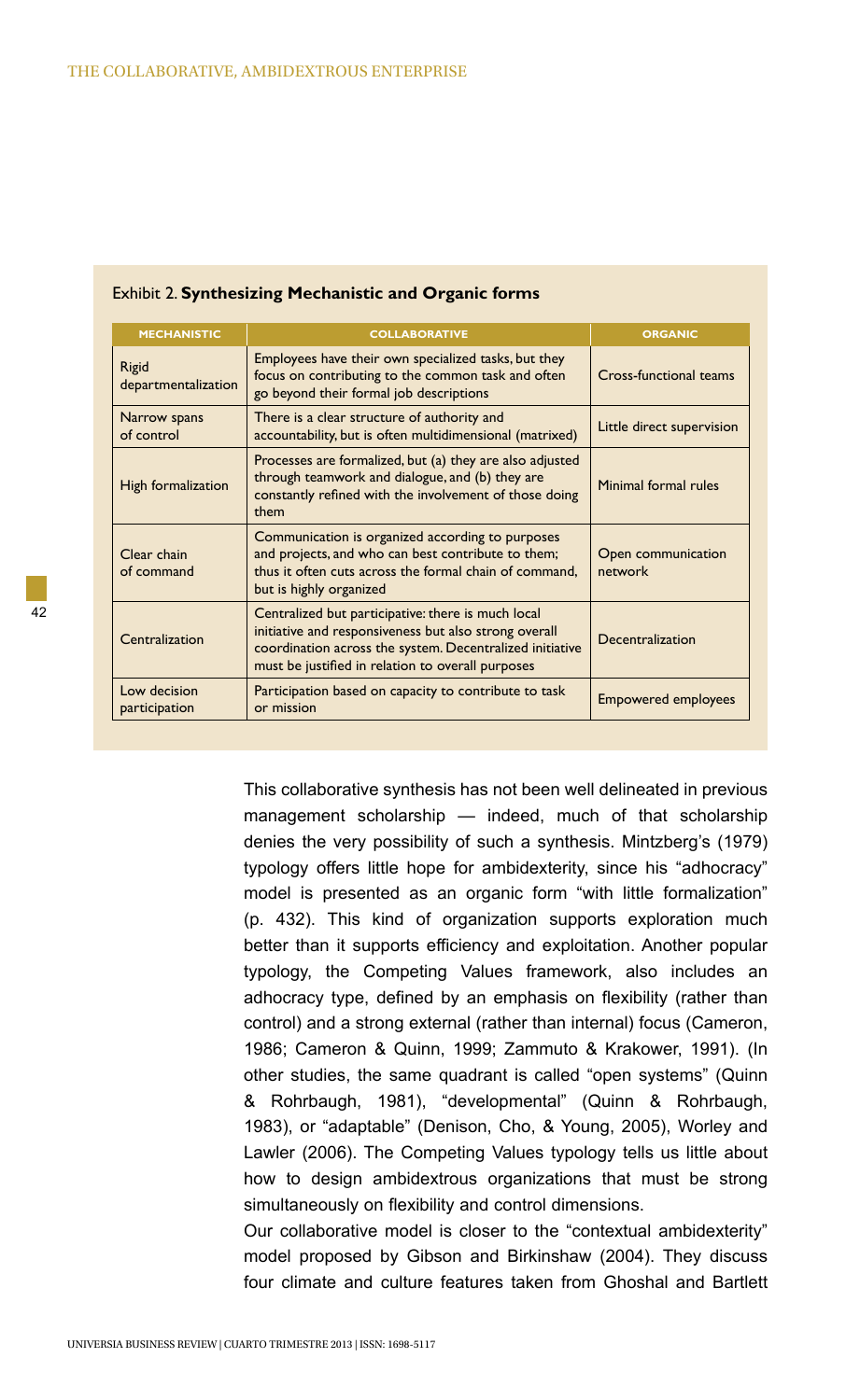(1997): stretch, discipline, support, trust. In their empirical research, they found that these four features resolved into two factors: (a) "performance management context" creating discipline and stretch, and (b) "social context" creating support and trust. Examining the component items, this framing seems to support the arguments of Blake and Mouton (1978) – good managers show concern for both production (discipline and stretch) and for people (support and trust). Our main thesis is that it is important to distinguish among the various *types* of "support and trust" because the different types assist with different strategic priorities.

There is some evidence that a collaborative form is not only a better mix, but also outperforms one-dimensional organizations at their own games. That is, an effective collaborative system is better at efficiency than a bureaucracy, because it engages members in continuous improvement and problem-solving; and it is better at innovation than a market or decentralized bureaucracy, because it coordinates knowledge more effectively across a wider scope. We will see this in the following case.

## **4. A CASE ILLUSTRATION: KAISER PERMANENTE**

We can illustrate the features of the collaborative model with an example from the US healthcare industry – Kaiser Permanente. The US healthcare industry is a context in which ambidexterity has become a pressing priority. Healthcare delivery organizations need to be aggressive in exploiting evidence-based practices that will drive improvement in cost and safety and in assuring patients faster access and shorter hospital stays. Simultaneously, these organizations are under pressure to make radical innovations in their infrastructure (for example, with electronic health records), to stay abreast of rapid and radical innovation in diagnostic and treatment technologies, and to be flexibly responsive to the great variety of patient needs as well as the urgency of many of these needs.

One asset the healthcare industry can leverage in attempting to meet these ambidexterity demands are the shared values that have long guided medical practice: values focused on serving the patient's health needs create a foundation of shared purpose characteristic of the collaborative model. In reality, however, the practice of medicine in the US has often combined this dedication with strong elements of the traditionalistic, contractual, and charismatic models (Adler et al., 2008). Traditionalistic elements have long been visible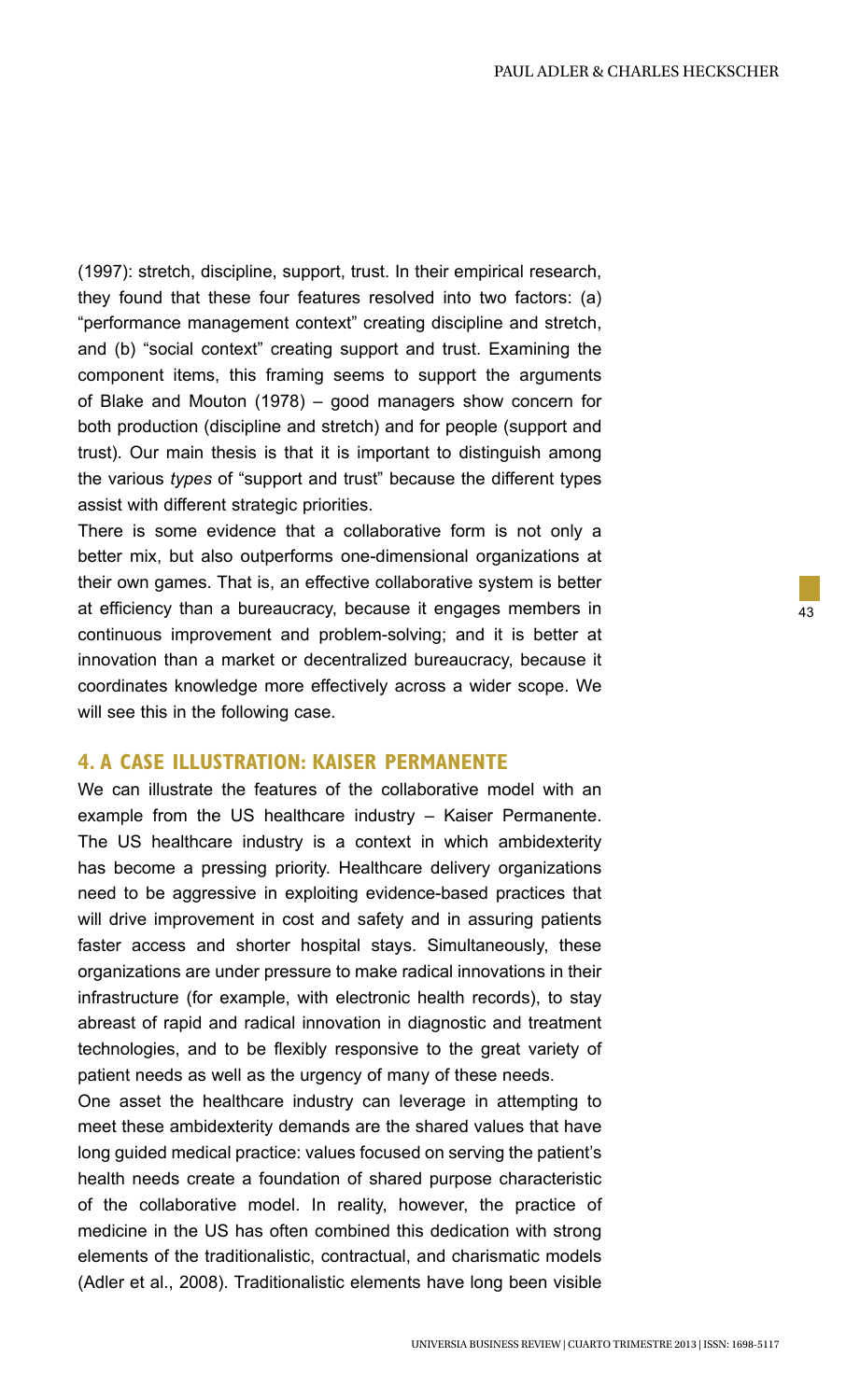in the professional loyalty that binds doctors together in defense of peers against criticism or interference by outsiders, and in the impact of status differences on many doctors' interactions with nurses. Contractual-bureaucratic elements have been increasingly visible where government agencies or insurance companies dictate to doctors which tests and procedures they can use. Contractualmarket values increasingly encourage doctors to multiply tests and procedures to maximize their own income, even referring patients to imaging and surgery centers in which they have an ownership stake. Charismatic elements are visible where "star" doctors wield charismatic authority over peers, other clinical and non-clinical staff, and patients.

Kaiser Permanente ("Kaiser" for short) is one healthcare organization in the US that has long sought to encourage doctors to practice medicine in a more collaborative way. Kaiser is the largest healthcare provider and one of the largest healthcare insurance companies in the country, with nearly 9 million health plan members, 167,300 employees, 14,600 physicians, 35 medical centers, and 431 medical offices. It is organized as a consortium of the (not-for-profit) Kaiser Foundation Health Plan (insurance), the (not-for-profit) Kaiser Foundation Hospitals, and a set of affiliated regional Permanente Medical Groups (which are for-profit physician partnerships or professional corporations that do business almost exclusively with Kaiser).

Unlike independent practitioners still common in the US healthcare system, Kaiser physicians are salaried members of a group practice. Doctors new to Kaiser go through a three-year probationary period during which they are regularly evaluated not only on their technical competence but also on their collegial relations with other doctors, the respect they show for other staff and patients, their willingness to contribute ideas and effort to improving the organization's performance. Being salaried, Kaiser doctors are somewhat insulated from the market pressures experienced by physicians in private practice. On the other hand – and somewhat controversially – Kaiser doctors are expected to consider the economic consequences of their treatment decisions. Where many doctors in private practice have long refused any role in controlling healthcare expenditures, Kaiser doctors participate in that effort.

Kaiser physicians are managed under relatively formalized procedures and authority structures; but Kaiser has sought to ensure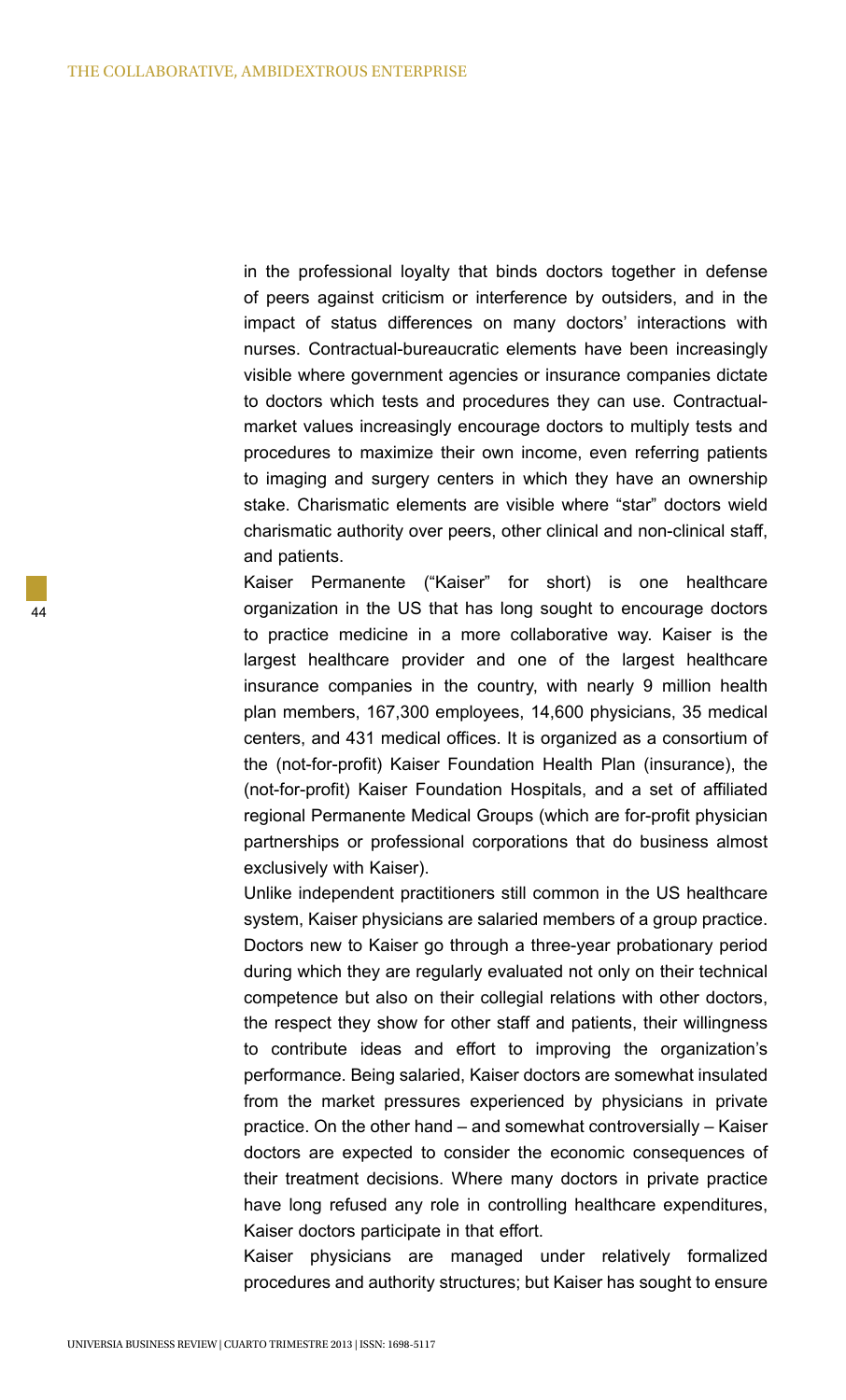that these systems support collaboration rather than a contractualbureaucratic model. Clinical guidelines illustrate the point. Where many doctors in private practice chafe under the bureaucratic constrains of medical guidelines imposed by government or insurance companies, Kaiser doctors collaborate with their Kaiser peers and with other clinical and non-clinical personnel to define guidelines. When the activity is entirely within purview of a medical specialty, the relevant group of doctors will develop these guidelines themselves. When the activity involves multiple specialties and other staff, these guidelines are developed with broader input and participation.

The collaborative model at Kaiser also encompasses unions and unionized workers. Unions are an essential part of Kaiser's business, and Kaiser has developed a labor/management partnership that is unique in its scale and ambition (Kochan et al., 2008; Kochan, Eaton, McKersie, & Adler, 2009). Most of Kaiser's non-physician, non-managerial employees are unionized, and many of Kaiser's "customers" — the members covered by Kaiser's insurance plan and treated by Kaiser doctors — are unionized too. As a result, and unlike many other employers in the US, it is difficult for Kaiser to take an anti-union position without risking both a great deal of internal organizational turmoil and damage to their reputation in the target market. However, the unions also see that using their power in confrontational ways risks destroying Kaiser— even though, compared to other employers, Kaiser pays and treats its workers relative well. The parties recognized their interdependence in a landmark partnership agreement, included in the collective bargaining contract in 1997. The collaboration enabled by this partnership has become central to Kaiser's efforts to meet its ever-intensifying ambidexterity challenges, providing a foundation for combining top-down initiatives by specialized technical staff (e.g. for new computerized medical records), and "bottom-up" input and involvement by a broad range of personnel (for local improvement projects), as well as extensive lateral learning (so that similar locations can share lessons learned).

The labor/management partnership functions not only as a labor relations strategy but also as an operating strategy that shapes everyday decision-making and behavior across the organization. As a *labor relations strategy*, the partnership helps Kaiser meet its ambidexterity challenges through its reliance on "interest-

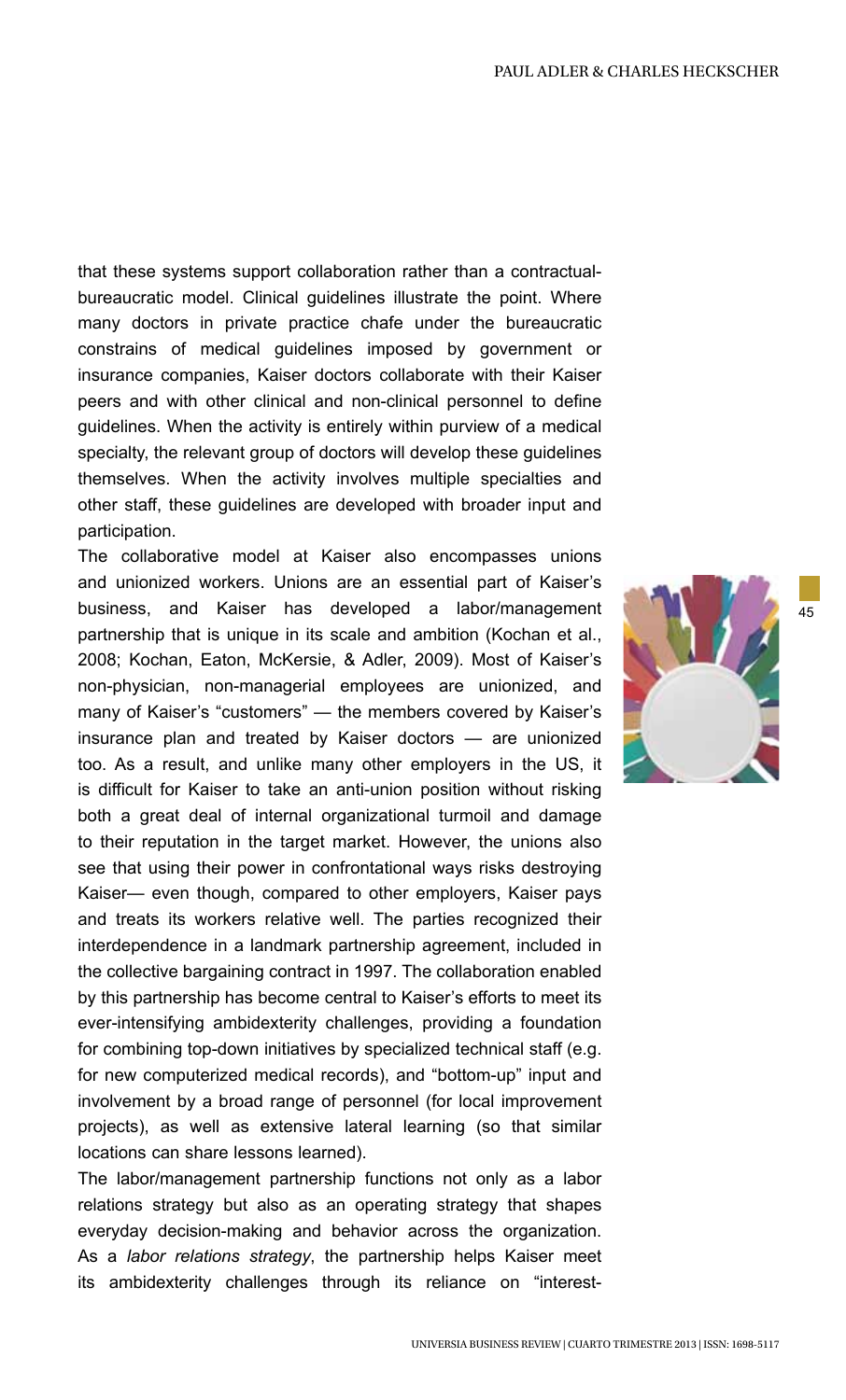based bargaining" (McKersie et al., 2008). Management and labor negotiate to find areas where they can find common ground and winwin solutions that create a bigger pie ("integrative" bargaining), while on other issues where there are no win-win solutions they bargain over the relative shares of the pie ("distributive" bargaining). Taking the integrative part seriously means that the union gets deeply involved in helping shape the organization's goals as well as how it operates. Taking the distributive part seriously means that even as they engage with management on these issues, unions work to preserve and strengthen their capacity for independent action.

As an *operations strategy*, the partnership helps Kaiser meet its ambidexterity challenges by supporting participative centralization across the organization. An entire hierarchy of joint labor/ management committees governs decision-making from the national, to the regional, down to the facility level. This hierarchy has progressively expanded downward to the work unit level. Starting in 2005, unions and management in each facility began to set up labor/management teams in every unit in every facility. Participation was voluntary, but by 2012, almost every department in the entire organization had at least one such team in place. These unit-based teams work on improvements that they see as most relevant to their work, choosing targets that contribute in some way to one of the over-arching strategic priorities defined by Kaiser's "Value Compass".

The Value Compass nicely captures several of the key features of the collaborative model. First, it defines the shared purposes of the organization in use-value terms, that is, in terms that identify the specific contributions of Kaiser to society — "Best quality, best service, most affordable, best place to work" — rather than only in financial terms. Second, these goals were not dictated by top management; instead, they were jointly defined by management and unions. Third, the Value Compass is not a "vision" statement designed to galvanize emotional enthusiasm as we might find in the charismatic model; instead, it is a statement that defines in a rational way, thus open to discussion, the purposes of the organization. Finally, people at all levels are engaged in working out how they can translate the top-level Value Compass purposes into their local work processes, giving them a unity of purpose in their daily work and their daily improvement efforts.

In the unit-based teams, unionized staff, management, and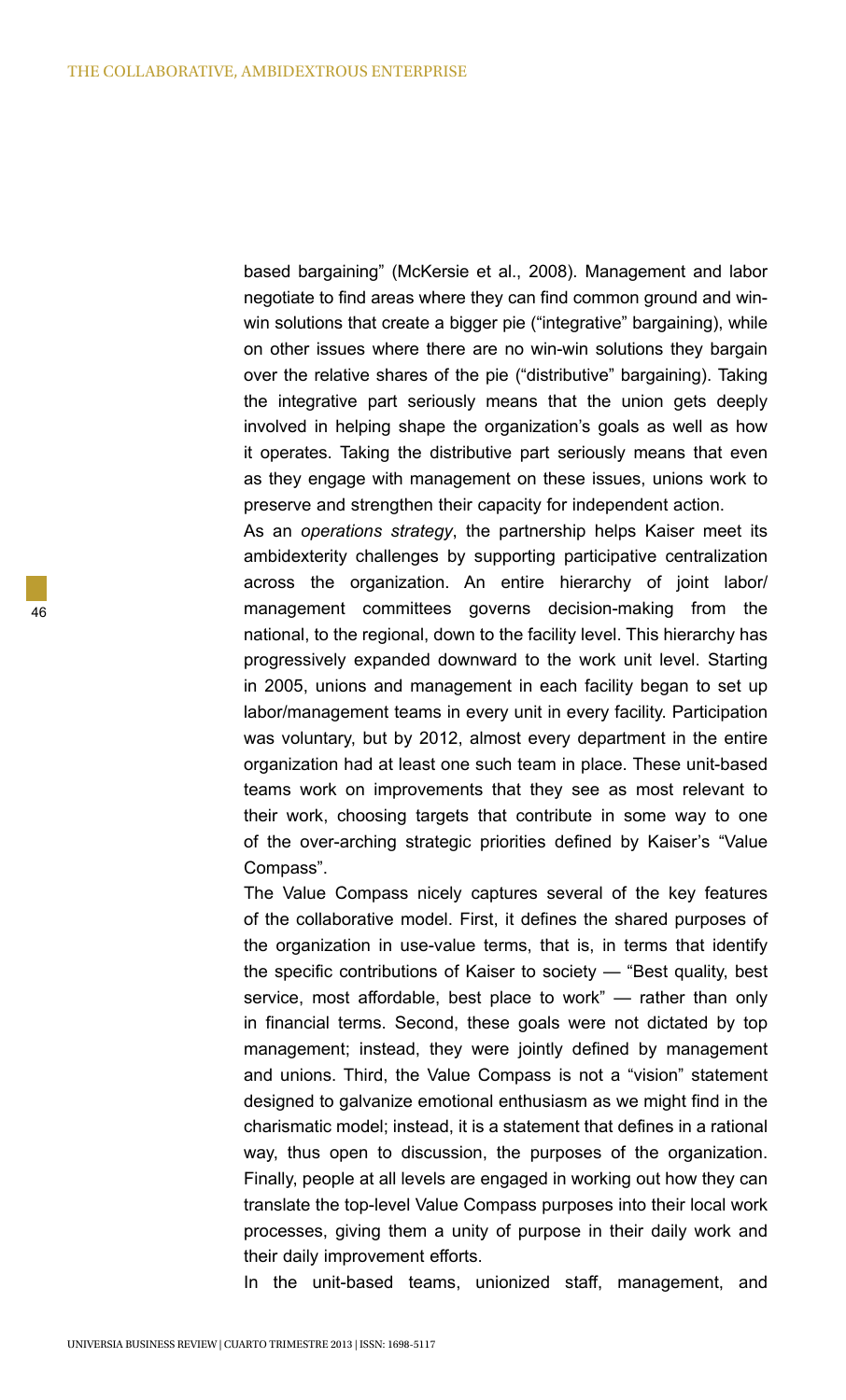physicians cooperate in examining every step of the work process to analyze why and when and how people perform their tasks and to ask if there might be a more efficient and effective way to operate. (The collective bargaining agreement protects union members from being laid off as a result of any of these improvement efforts: where changes in services or technology have made jobs redundant, the agreement provides relatively generous provisions for retraining and a commitment to doing whatever is feasible to find employment elsewhere within Kaiser). Working in these teams, physicians have been challenged to give up their hierarchical, status-based, or charismatic authority and to work collaboratively with nurses, technicians, cleaners, and administrators. These latter categories of workers have developed new skills in problem-solving, leading meetings, analyzing work processes, identifying improvement opportunities, presenting cogent arguments in team meetings and bigger forums, energizing others to get involved, dealing with conflicting views and divergent interests, and understanding the business side of Kaiser and the economics of healthcare.

This collaborative, ambidextrous organization has indeed seen dramatic improvements both in exploration and exploitation dimensions. Kaiser performs near the top of healthcare delivery organization in many of the key operational metrics (Schilling et al., 2010) (Whippy et al., 2011), and has developed an impressive capacity for radical innovation (Nelson, 2010). Surveys of worker attitudes conducted jointly by union and management show improved worker morale too, with widespread support for the partnership process and its outcomes (which have, in recent years, included wage and benefit gains as well as growth in union membership).

## **5. WHAT DOES COLLABORATION MEAN IN A BUSINESS SETTING?**

Readers might reasonably ask themselves if this portrait of the collaborative model is utopian. Any capitalist business can only go so far in building and sustaining any type of cooperation, let alone this strong form we call collaboration. Pressures from the market, the competition, or the stock market can and often do destroy the possibility of cooperation. As a business, the organization's goal is basically profit, not people. So when a market shrinks, or new competitors appear, workers are often laid off, teams are torn apart,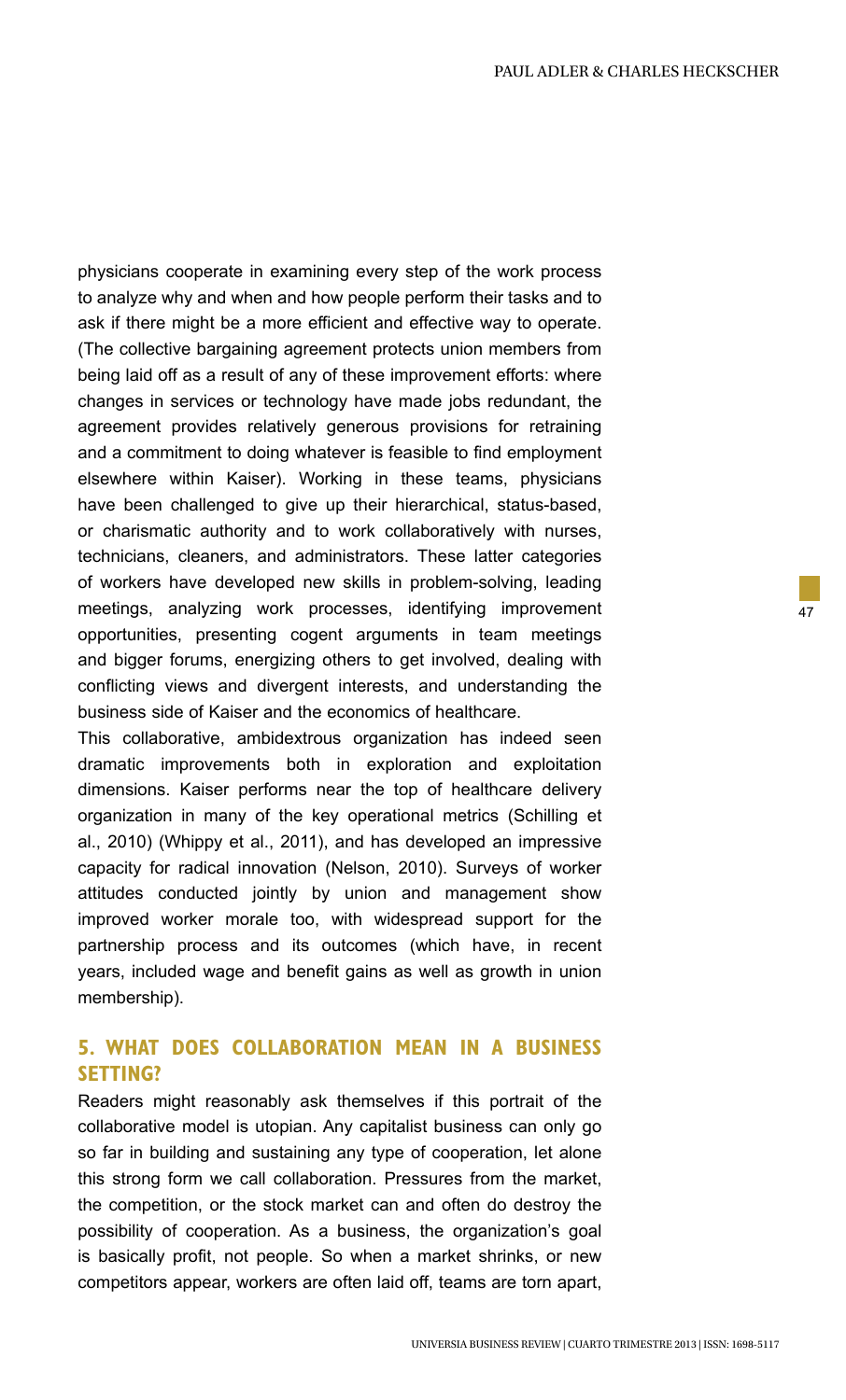and people stop caring or trusting. Even when sales are growing, profit pressures often push businesses to cut costs, to cut corners on quality, and to ignore social and environmental externalities, and when workers see the firm doing any of these, they often withdraw their commitment and trust. There are therefore good reasons to be pessimistic about the prospects for sustained collaboration in business.

On the other hand, however, for a business organization to generate profits, it must deliver a service or product that people are willing to pay for. If the product is too shoddy or too expensive, if the service not flexible enough, if the business cannot innovate rapidly enough to keep up with the competition and with customer needs, then the business will fail. And without some degree of cooperation with workers, that outcome is almost inevitable.

Businesses therefore have a real interest in maintaining cooperation — even if, at the same time they are constantly tempted to do things that will undermine that cooperation. This assertion may sound as if we are contradicting ourselves, but a moment's reflection shows that it is rather common-sensical: the contradiction is in the reality of capitalist business. This contradiction is not, however, static: the balance in that tension shifts in favor of collaboration to the extent that the business conditions require ambidexterity. Here the organization needs much more from its employees than just a minimal degree of cooperation: its performance and very survival demands "all hands on deck" — the organization needs everyone's improvement ideas, everyone's willingness to find ways of doing things better and cheaper. Such organizations need collaboration rather than just reluctant compliance, and it becomes much more expensive for the organization to sacrifice cooperation for profit.

### **6. PUTTING THIS IN HISTORICAL PERSPECTIVE**

Going back to the  $19<sup>th</sup>$  century, US industry was dominated by the traditionalistic model. But these traditionalistic organizations experienced great difficulty responding to changing market demands and technologies and even greater difficulty initiating such changes, because they had no systematic way of changing the methods dictated by custom. This rigidity was an important factor encouraging the rise of the contractual form, which enabled deliberately planned or negotiated change through a mix of market and bureaucracy. However, contractual relations proved too "thin"

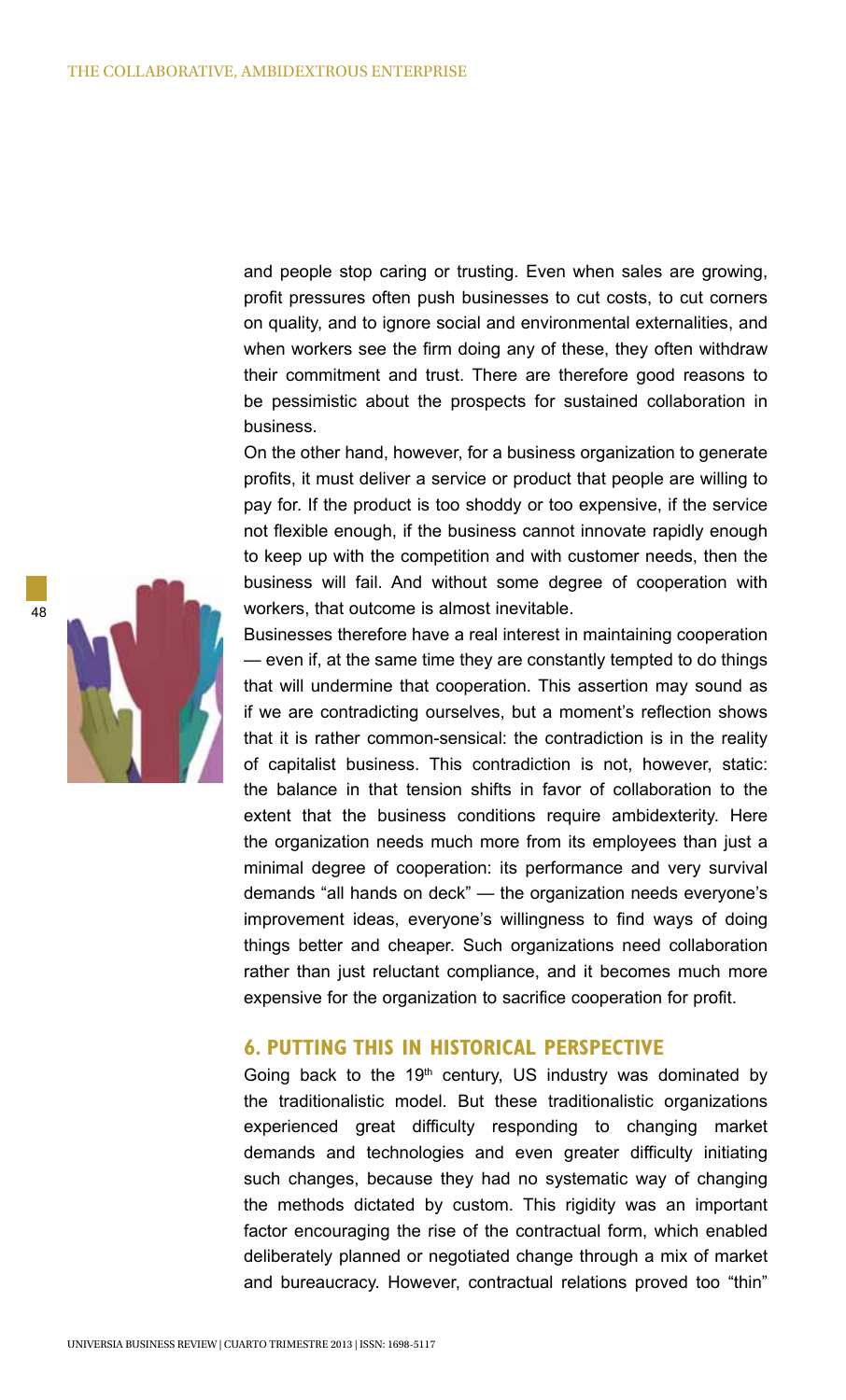to support most day-to-day working relations, which cannot be reduced to predefined and measurable agreements. So many large businesses ended up with a hybrid of paternalist loyalty, bureaucratic formalism, and market flexibility. It is that mix which has been challenged in the past few decades by the increased pressure for innovation, improvement, and ambidexterity: this has led to intensified interest in the collaborative form.

Traditionalistic, contractual, and collaborative types of trust and organizational models trace a developmental sequence marked by increasing scope of innovation and choice. The traditionalistic model requires close adherence to concrete ways of doing things defined by the past. The contractual model allows a wider range of action, but it requires predefined agreements or rules with quantifiable and objectively observable outcomes. The collaborative model broadens the scope of innovation still further by enabling more continuous improvement and more flexible problem solving within the limits of agreed-on processes and missions. The charismatic model is also very effective in mobilizing support for radical innovation and change, but it is by nature ephemeral: charismatic organizations endure only by mutating into one of the other three models. (The sociologist Max Weber famously called this process the "routinization of charisma"). Conversely, as organizations progress from traditionalistic to contractual to collaborative, the less they need to rely on charismatic enthusiasm for their innovative drive.

The collaborative model has been around for a long time in embryonic form, in institutions peripheral to or outside the economic sphere — institutions such as science, universities, cooperatives, and voluntary cultural activities. What is new is that we are now seeing this model begin to take root in business enterprises at the heart of the modern economy. But in order for this model to flower, the grip of traditionalistic and contractual institutions will need to weaken and robust institutional form will need to found for the key features of the collaborative model.

This evolution is difficult in enterprises that are under competitive economic pressure and that rely on wage labor. As noted in the previous section, performance pressures stimulate the emergence of this new, higher form of organization, even though these same pressures often undermine collaboration. Collaborative organization is therefore a precarious accomplishment, and progress in its diffusion is not a smooth or linear process.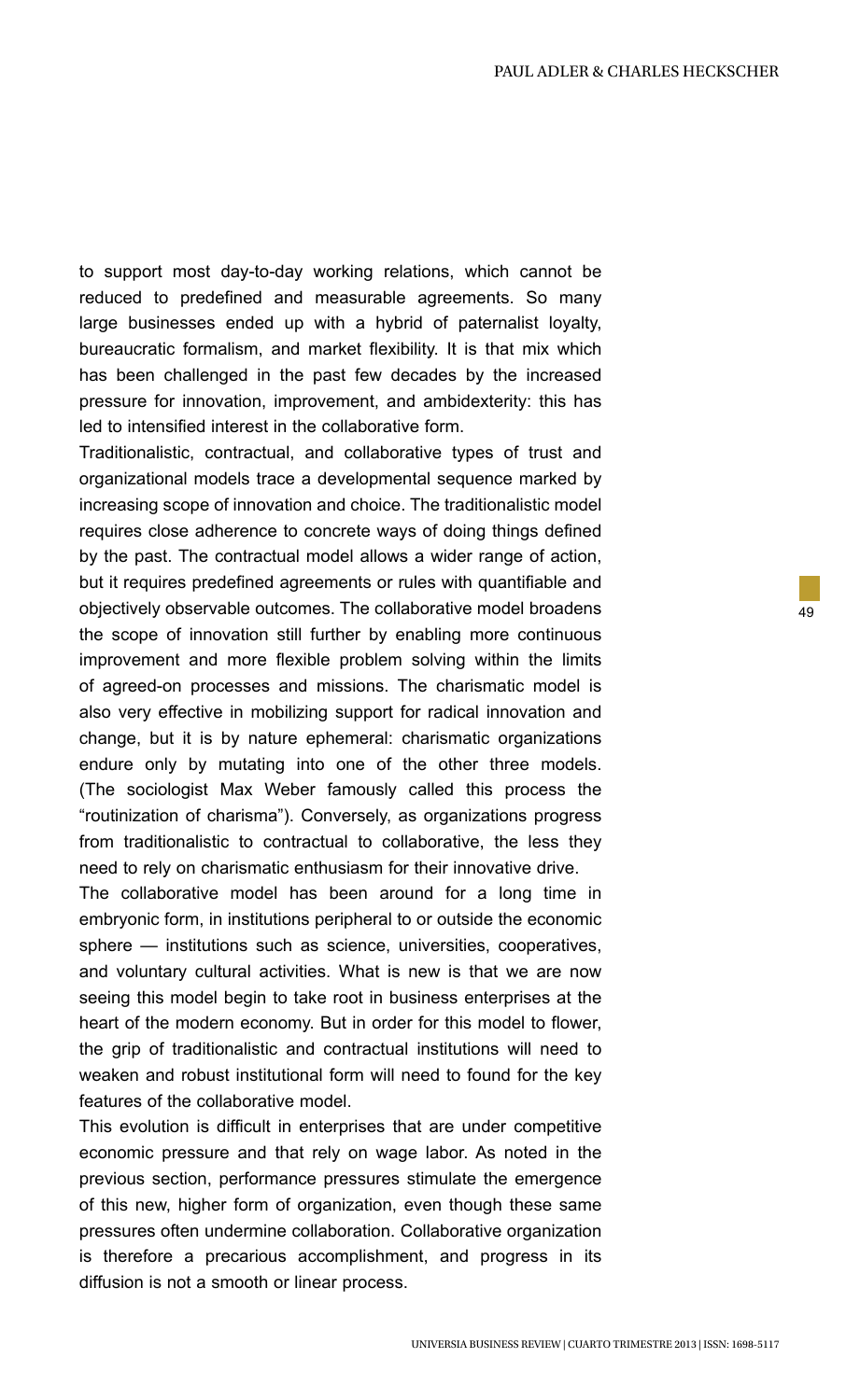### **REFERENCES**

Ainamo, A. (2007): "Coordination mechanisms in cross-functional teams: a product design perspective", *Journal of Marketing Management*, Vol. 23, num. 9, pp. 841–860. Applegate, L.; Austin, R.; Collins, E. (2006): IBM's decade of transformation. Case study. Harvard Business School.

Blake, R.; Mouton, J. (1978): The new managerial grid. Gulf: Houston.

Burns, T.: Stalker, G.M. (1961): The Management of Innovation. Tavistock: London. Cameron, K. (1986): "Effectiveness as paradox: Consensus and conflict in conceptions of organizational effectiveness", *Management Science*, Vol. 32, num. 5, pp. 539–553. Cameron, K.S.; Quinn, R.E. (1999): Diagnosing and changing organizational culture. Addison-Wesley: Reading, Mass.

Denison, D.; Cho, H.; Young, J. (2005): "Diagnosing organizational cultures: Validating a model and method", *International Institute for Management Development, Working paper*, 11. Galbraith, J.R. (2002): "Organizing to Deliver Solutions", *Organizational Dynamics*, Vol. 31, num. 2, pp.194–207.

Ghoshal, S.; Bartlett, C. (1997): The Individualized Corporation: A Fundamentally New Approach to Management. Harper Business: New York.

Gibson, C.; Birkinshaw, J. (2004): "The antecedents, consequences, and mediating role of organizational ambidexterity", *Academy of Management Journal*, Vol. 47, num. 2, pp. 209–226.

Grant, R.M. (1996): "Toward a knowledge-based theory of the firm", *Strategic Management Journal*, Vol.17, num. 10, pp. 109–22.

Hagel, J., Brown, J.; Jelinek, M.; Sitkin, S.; Cardinal, L.; Bijlsma-Frankema, K. (2010): "Relational Networks, Strategic Advantage: New Challenges For Collaborative Control". In Control in organizations: New directions in theory and research. Cambridge University Press: Cambridge, UK.

Heckscher, C. (2007): The Collaborative Enterprise. Yale University Press: New Haven, CT. Heckscher, C.; Adler, P. (2006): The Firm as a Collaborative Community: Reconstructing Trust in the Knowledge Economy. Oxford University Press: New York

Lawler, E.; Worley, C. (2006): Built to change. Josey Bass: San Francisco.

McKersie, R.B.; Sharpe, T.; Kochan, T.A.; Eaton, A.E.; Strauss, G.; Morgenstern, M. (2008): "Bargaining Theory Meets Interest-Based Negotiations: A Case Study", *Industrial Relations*, Vol. 47, num. 1, pp. 66–96.

Miles, R.E.; Miles, G.; Snow, C.C.; Blomqvist, K.; Rocha, H. (2009): "The I-Form Organization", *California Management Review*, Vol. 51, num. 4, pp. 61–76.

Mintzberg, H. (1979): The structuring of organizations: A synthesis of the research. Prentice-Hall: Englewood Cliffs, N. J.

Nelson, F. (2010): "Full Nelson: Healthcare innovation: Kaiser's Garfield Center". *InformationWeek*, Feb 23.

Nonaka, I.; Toyama, R.; Nagata. A. (2000): "A firm as a knowledge-creating entity: a new perspective on the theory of the firm", *Industrial and Corporate Change*, Vol. 9, num. 1, pp. 1–20.

Parsons, Tt. (1971): The system of modern societies. Prentice- Hall: Englewood Cliffs, N.J. Quinn, R.; Rohrbaugh, J. (1981): "A competing values approach to organizational effectiveness", *Public Productivity Review*, Vol. 5, num. 2, pp. 122–140.

Quinn, R.E.; Rohrbaugh, J. (1983): "A spatial model of effectiveness values approach to organizational analysis", *Management Science*, Vol. 29, num.3, pp. 363–377. Schilling, L.; Chase, A.; Kehrli, S.; Liu, A.Y.; Stiefel, M.; Brentari, R. (2010): "Kaiser

Permanente's performance improvement system, Part 1: From benchmarking to executing on strategic priorities", *Joint Commission Journal on Quality and Patient Safety*, Vol. 36, num. 11, pp. 484–498.

Weber, M. (1978): Economy and society. University of California Press: Berkeley C.A.